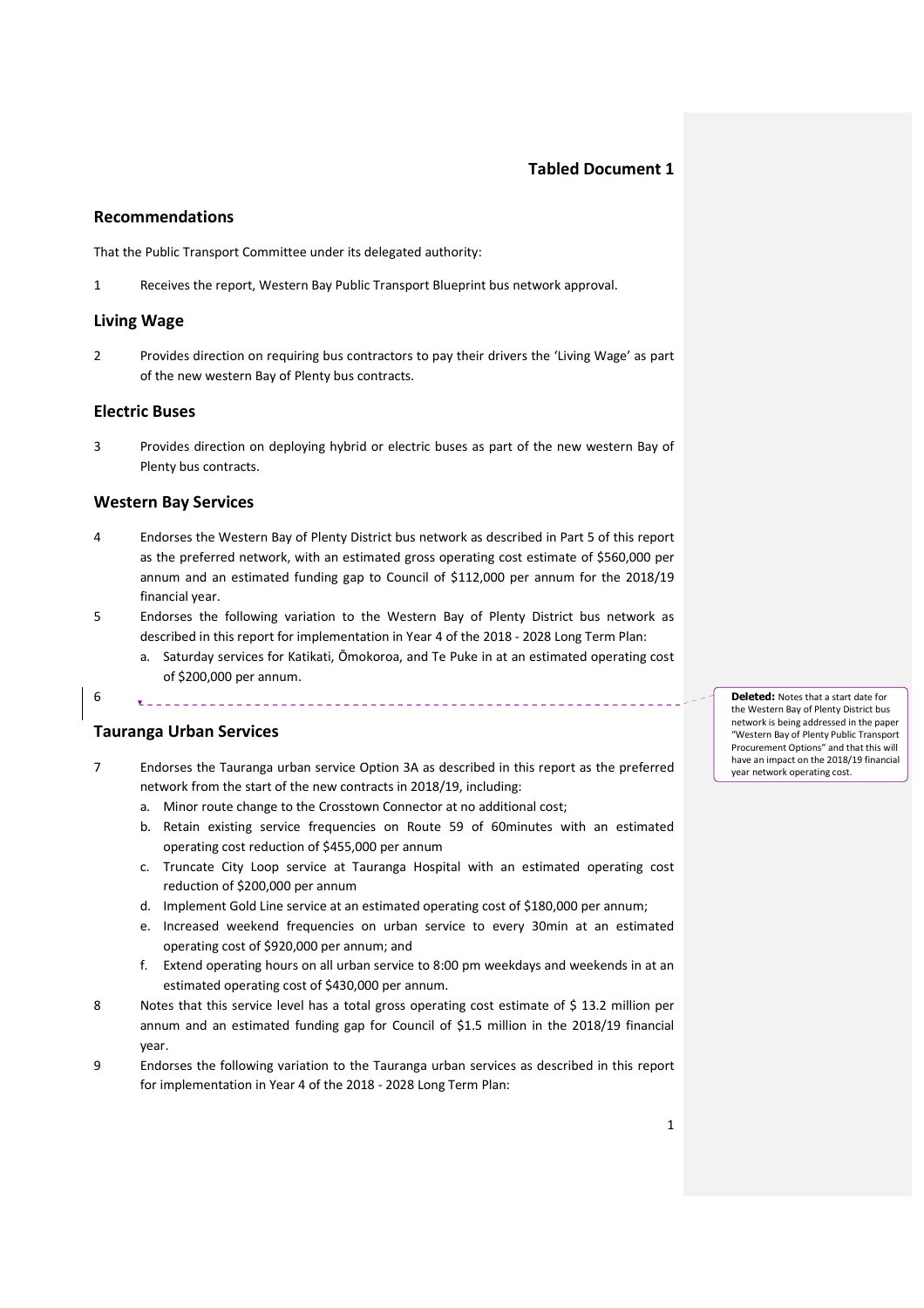### **Tabled Document 1**

- a. Extend operating hours to 9:00 pm weekdays (some routes) at an estimated operating cost of \$270,000 per annum.
- b. Extend operating hours to 11:00 pm on Friday and Saturday at an estimated operating cost of \$160,000 per annum
- c. Extension of the City Loop service to Greerton at an estimated operating cost of \$200,000 per annum.

\_\_\_\_\_\_\_\_\_\_\_\_\_\_\_\_\_\_\_\_\_\_\_\_\_\_\_\_\_\_

10 Notes that staff will work with residents of Ballintoy Park Drive to find a public transport solution that meets the community's requirements.

11

#### **School Bus Services**

- 12 Endorses the proposals in Part 7 of this report subject to ongoing discussions with schools and notes once they have a total gross operating cost estimate of \$1.1 million dollars per annum and an estimated cost to Council of \$255,000 per annum for the 2019/20 financial year onwards.
- 13 Notes that if the Schoolhopper contracts are extended to December 2018, the total gross operating cost estimate for the 2018/19 financial year is about \$2.0 million dollars and an estimated cost to Council of about \$630,000.
- 14 Notes that the following schools have agreed to support the implementation of the proposed school bus networks:
	- Mount Maunganui College;
	- Mount Maunganui Intermediate;
	- Tauranga Intermediate;
	- Otumoetai College;
	- Otumoetai Intermediate;
	- Tauranga Boys College; and
	- Tauranga Girls College.
- 15 Notes that officers will continue to work with the following schools and parents to find suitable school proposals:
	- Aquinas College;
	- Bethlehem College;
	- Saint Marys;
	- Saint Thomas More;
	- Pāpāmoa College;
	- Pāpāmoa Primary; and
	- Maungatapu School.
- 16 Notes that staff will continue to work with the Ministry of Education and schools to establish the best funding mechanism for students now eligible for assistance from the Ministry as a result of changes to the public bus network.
- 17 Notes that the traffic impacts resulting from changes in the school service are likely to be minor across the network.

That the Public Transport Committee recommend that the Regional Council:

**Deleted:** Notes that a start date for the Tauranga Urban bus network is being addressed in the paper "Western Bay of Plenty Public Transport Procurement Options" and that this will have an impact on the 2018/19 financial year network operating cost.